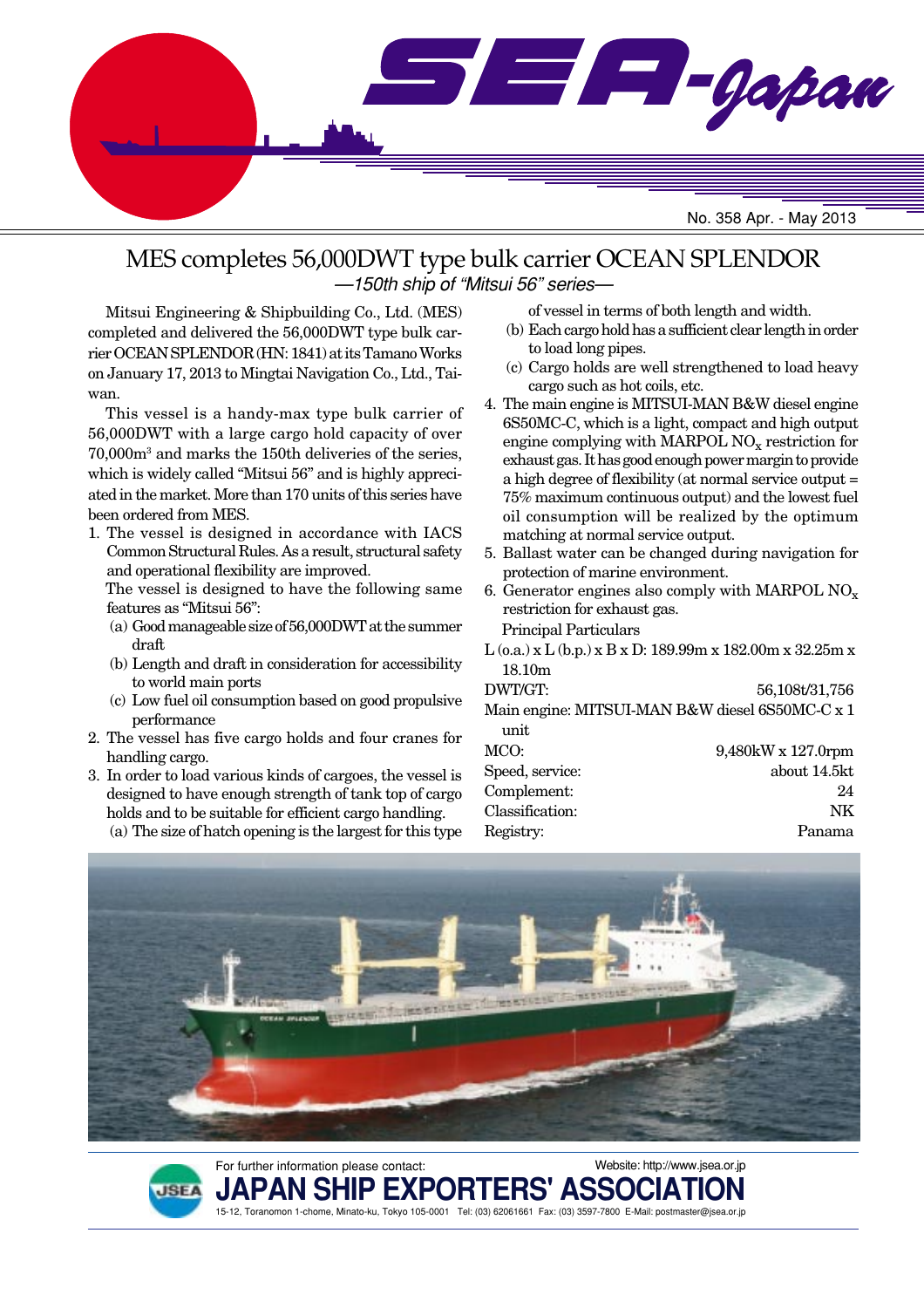## JMU completes Aframax tanker KAIMON MARU

Japan Marine United Corporation (JMU) has delivered the Aframax tanker, KAIMON MARU (HN: 3335), to JX Tanker Company Limited at the Kure Shipyard as the first vessel delivered by JMU.

JMU was created by management integration of two companies, Universal Shipbuilding Corporation and IHI Marine United Inc. on January 1, 2013.

The KAIMON MARU is one of the largest classes of Aframax tankers with a cargo tank capacity of 142,000m3 and deadweight of 120,000 tons, and JMU devoted its sophisticated shipbuilding technology and experience to this vessel.

For the sake of the highest propulsion performance, the L.V. Fin (Low Viscous resistance Fin) and A.T. Fin (Additional Thrusting Fin) are provided.

The cargo spaces consists of six pairs of cargo oil tanks and one pair of



slop tanks and are segregated into three groups. Three steam turbinedriven cargo oil pumps with a selfstripping system (AUS), three cargo segregation systems, and cargo oil heating systems are adopted. A vapor emission control system (VECS) is used in compliance with the US Coast Guard requirements.

L (o.a.) x B x D: about 246.80m x 44.40m x 22.00m

DWT/GT: about 120,000t/66,000 Cargo oil tank: about 142,000m<sup>3</sup> Main engine: DU-WARTSILA 6RTA58T-D diesel x 1 unit MCR: 12,210kW x 94.5rpm Classification: NK Completion: January 11, 2013

Principal particulars

## MHI completes 6,500-vehicle-transport carrier TOSCA

The TOSCA is a pure car and truck carrier (PCTC) capable of carrying 6,500 units for delivery to the owner, Wallstraits Shipping Pte. Ltd. This carrier was designed and built by the Nagasaki Shipyard & Machinery Works of Mitsubishi Heavy Industries, Ltd. (MHI) and delivered to the owner on January 18. 2013. The vessel has now entered worldwide service.

The single screw and the eco-engine propulsion system are adopted for the vessel to save fuel oil consumption, reducing  $CO<sub>2</sub>$  emissions. Furthermore, a ballast water treatment system is installed on the vessel for the environmental conservation.

Cargo holds are constructed with center pillars (except the aft part) for



optimum flexibility during loading and unloading vehicles. Twelve car decks (including the tank top) are available for the carriage of 6,459 cars (RT-43).

Four of these decks (Nos. 2, 4, 6 and 8) are liftable decks, and their deckpanel sections can be lifted up and down by a panel-lifter car. Internal transit between the decks is achieved via 14 movable hold ramps and one fixed hold ramp.

Principal particulars

| $L$ (o.a.) x $L$ (b.p.) x $B$ x $D$ x d: 199.99m |                                       |  |
|--------------------------------------------------|---------------------------------------|--|
| x 192.00m x 32.26m x 36.02m x                    |                                       |  |
| 11.00m                                           |                                       |  |
| DWT/GT:                                          | 22,585t/61,106                        |  |
| Speed, service:                                  | about 20.0kt                          |  |
| Vehicle loading capacity: 6,459 cars             |                                       |  |
| $(RT-43)$                                        |                                       |  |
|                                                  | Main engine: 7UEC60LSII-Eco diesel    |  |
| $x_1$ unit                                       |                                       |  |
| MCR:                                             | $13,240$ kW x $105$ min <sup>-1</sup> |  |
| Complement:                                      | 32                                    |  |
| Registry:                                        | Singapore                             |  |
| Classification:                                  | <b>DNV</b>                            |  |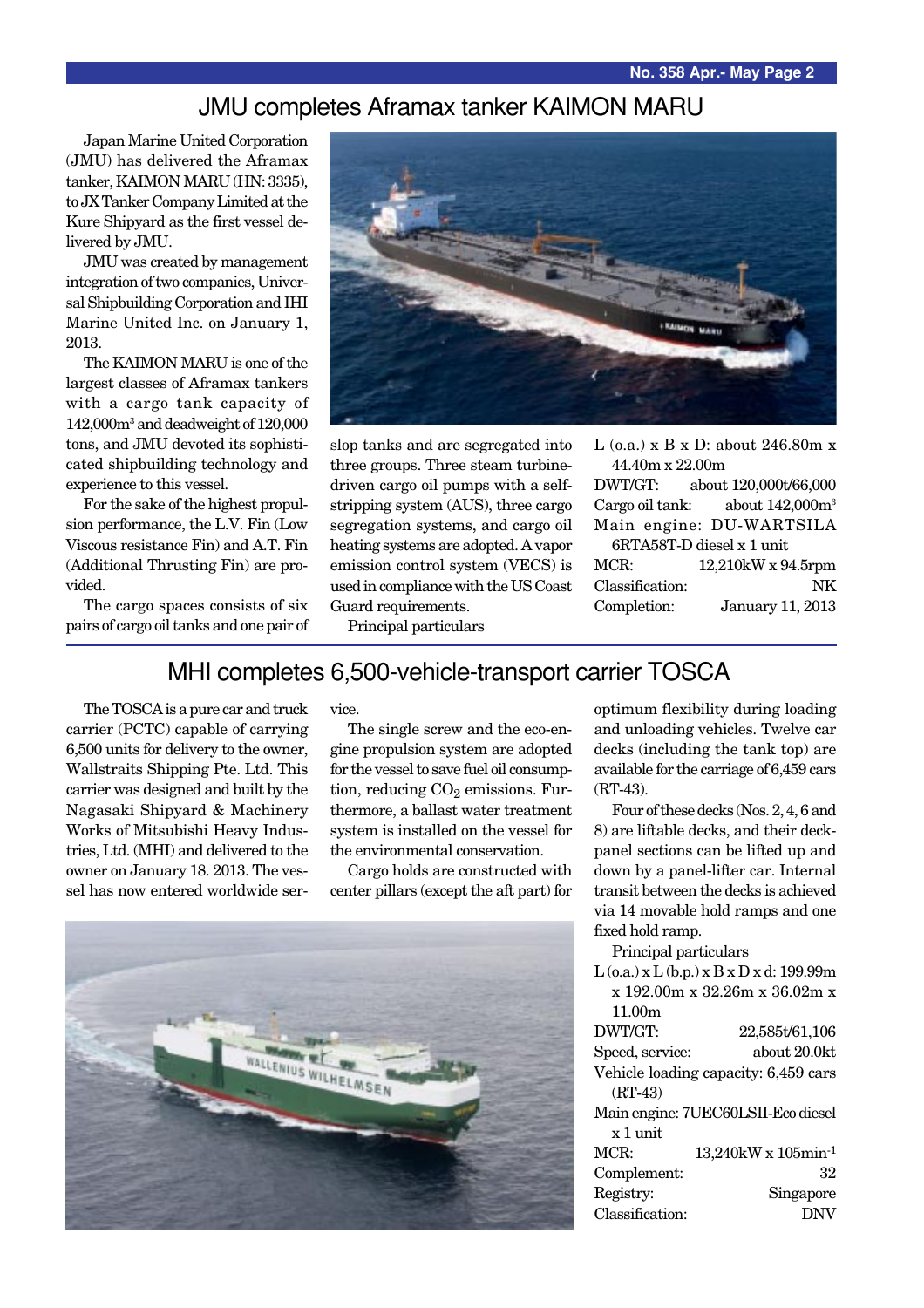### Namura completes post-Panamax bulk carrier RTM DIAS

Namura Shipbuilding Co., Ltd. delivered RTM DIAS, an 89,892 DWT bulk carrier, to Rio Tinto Shipping Limited at its Imari Shipyard & Works on January 11, 2013.

This is the first vessel of the 89,000DWT type post-Panamax bulk carrier equipped with a ballast water treatment system.

The vessel is designed with a wide beam and shallow draft, which can achieve cargo loading more efficiently, mainly to carry bauxite to an Australian alumina refinery.

The ship hull is designed and constructed in accordance with the Common Structural Rules (CSR). Improved propulsion performance and fuel oil saving are attained by adoption of the Namura flow Control Fins (NCF) and rudder fins, developed by Namura, and a high-efficiency propeller. Corners of the superstructure are flattened to reduce the air resistance.

The vessel has water ballast pumps of large capacity to speed cargo loading operations. IMO PSPC-WBT is



applied for corrosion protection of the water ballast tanks to increase safety of the vessel. A fixed hold cleaning machine is fitted under each cargo hatch cover to reduce cleaning work.

The electronically controlled main engine, which complies with MARPOL

NOx limitation tier II, is adopted. Principal particulars

Length: 234.87m

| Breadth:                       | 38.00m                |
|--------------------------------|-----------------------|
| Depth:                         | 20.00 <sub>m</sub>    |
| Draught:                       | 13.90m                |
| DWT/GT:                        | 89,892t/51,057        |
| Main engine: Mitsubishi        |                       |
| 6UEC60LSII-Eco diesel x 1 unit |                       |
| Speed, service:                | about 14.0kt          |
| Complement:                    | 26                    |
| Classification:                | LR                    |
| Registry:                      | <b>United Kingdom</b> |
|                                |                       |

## Sumitomo completes 156,000DWT crude oil carrier KARVOUNIS

Sumitomo Heavy Industries Marine & Engineering Co., Ltd. has completed construction of the 156,000DWT crude oil carrier, KARVOUNIS, for delivery to Pagonda Shipping S.A. at its Yokosuka Shipyard in 2013.

The main particulars of the vessel have been optimized to obtain maximum competitiveness in the market both for the owner and the charterer.

The vessel is equipped with various energy saving devices of Sumitomo's patented technology such



as SILD (Pat.), NBS propeller (Pat.), HLES Rudder (Pat.) and SUP Fins (Pat.) as well as the smooth surface AF paint and PBCF in order to achieve the highest fuel saving and maneuverability.

Furthermore, as the features for environmental protection, the main engine and the generator engines comply with NOx emission control Tier II.

| Principal Particulars:    |                             |  |
|---------------------------|-----------------------------|--|
| Length $(o.a.):$          | 274.00m                     |  |
| Breadth:                  | 48.00m                      |  |
| Depth:                    | 22.80m                      |  |
| DWT:                      | about 156,000t              |  |
| GT:                       | about 80,400                |  |
|                           | Main engine: Mitsui MAN B&W |  |
| 6S70MC-C8 diesel x 1 unit |                             |  |
| Speed, service:           | About 15.4kt                |  |
| Classification:           | LR                          |  |
| Completion:               | March 22, 2013              |  |
|                           |                             |  |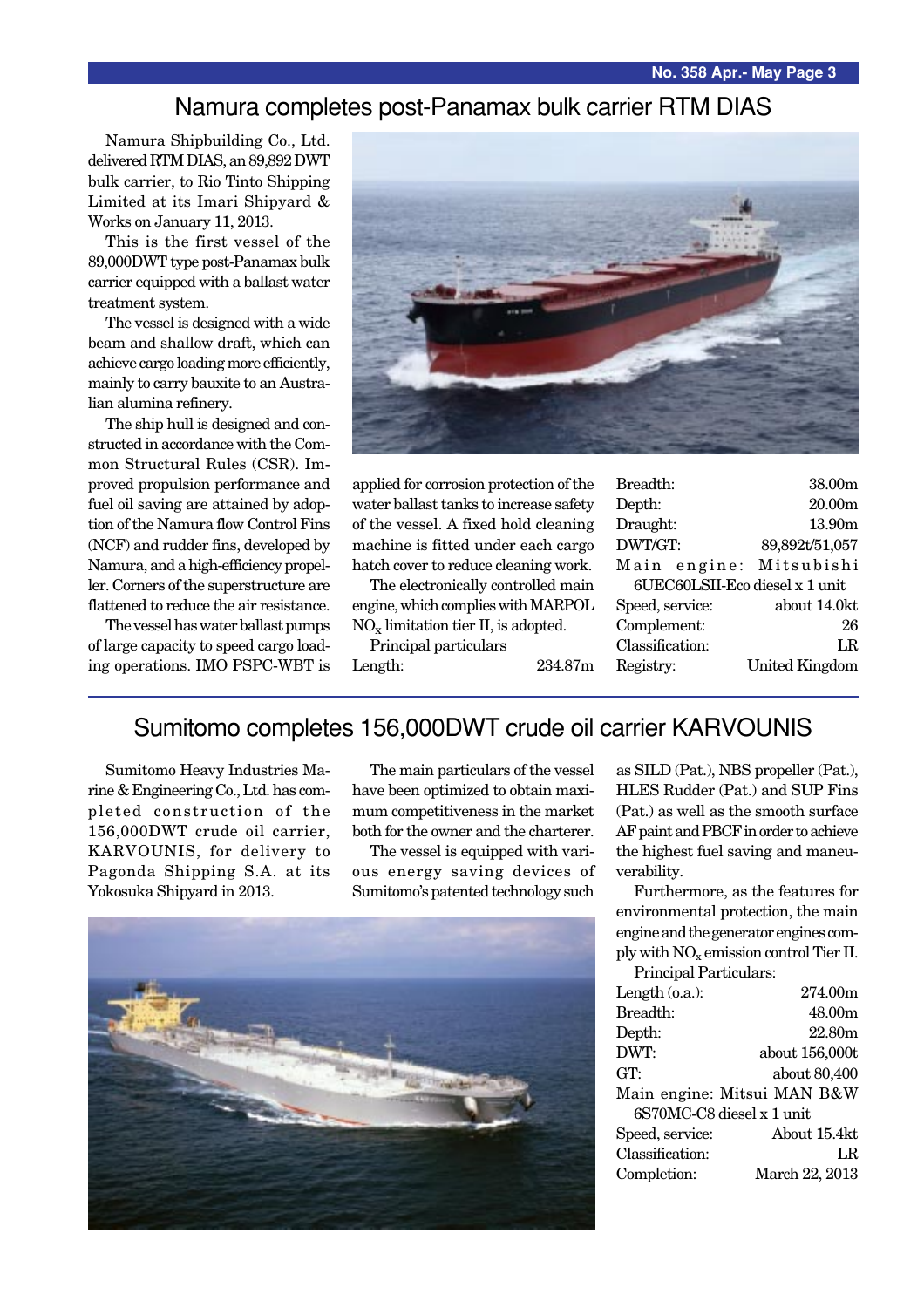## Naikai completes 19,000DWT black and white petroleum product tanker

Naikai Zosen Corporation completed construction of the 19,000DWT black and white petroleum product tanker, KIRANA SANTYA, for Kona Maritime S.A. at the Setoda Works on February 28, 2013. The tanker is now servicing transport of light and heavy oil products in the Southeast Asia area.

The tanker has a broad beam and shallow draught for waters with navigational draught limited to about 7.13m. Cargo oil tanks including slop tanks are segregated into 12 tanks, and construction of double side shells and bottom are employed as an eco-friendly countermeasure to protect cargo tanks from damage and prevent leakage of cargo oil. Moreover, fuel oil tanks are protected by doubleside shells and bottom to prevent fuel leakage.



The total cargo tank capacity is about 23,900 cubic meters, and cargo oil handling is achieved by three electric-drive pumps with a capacity of 600 cubic meters per hour.

This wide beam and shallow draught tanker has a superior hull form and a large rudder developed by considering propulsion performance and maneuverability. Consequently, even in shallow ports, the tanker can maintain a steady course and make smooth turns. In addition, the vessel can navigate on an even keel, which can be attained by alternately shifting its own fuel oil between bunker tanks installed at the bow and stern areas.

Principal particulars

 $L$  (o.a.) x  $L$  (b.p.) x  $B$  x  $D$  x d: 160.00m x 152.00m x 27.90m x 11.20m x 7.124m

| 19,000t/13,201                                    |
|---------------------------------------------------|
| about 23,900m <sup>3</sup>                        |
| Main engine: Hitachi-MAN B&W 7S35MC7.1 diesel x 1 |
|                                                   |
| $4,900$ kW x 170min <sup>-1</sup>                 |
| $4,165$ kW x 161 min <sup>-1</sup>                |
| about 13.5kt                                      |
| 25                                                |
| NK                                                |
| Panama                                            |
| February 28, 2013                                 |
|                                                   |

## Shin Kurushima completes 11,483GT RO/RO ship for Nitto Kaiun

Shin Kurushima Dockyard Co., Ltd. completed construction of the 11,483GT RO/RO ship, NISSEI-MARU, for Nitto Kaiun Corporation of the Fujitrans Corporation group headquartered in Yokohama at the Onishi Shipyard in January 2013.

This vehicle carrier was built as a replacement for the predecessor, NISSEI, owned by the Nitto Kaiun, and was designed using the RO/RO system for handling vehicles including trailer chassis to achieve a greater loading capacity than that of the NISSEI.

Based on the design concept "Smart Ship," the NISSEI-MARU uses advanced technologies suitable for the next generation of eco-friendly ships with a low load to the environment.

Special technologies include adoption of an electronically controlled main engine, use of electric drives for the RO/RO equipment, windlasses, and mooring winches (not using the

hydraulic drives), installation of solar panels (electric power generated is supplied to accommodation quarters via storage cells), and provision of the power connector from the shore for cargo handling convenience.

Principal particulars  $L$  (o.a.) x  $L$  (b.p.) x  $B$  x  $D$  x d: 169.98m

x 160.00m x 26.00m x 24.60m x 7.167m

DWT/GT: 7,200t/11,483

| Main engine: Mitsui MAN B&W            |              |  |
|----------------------------------------|--------------|--|
| 8S50MEC8 diesel x 1 unit               |              |  |
| MCR: 13,280kW (18,056ps) x 127rpm      |              |  |
| Speed, service:                        | $21.2$ kt    |  |
| Classification: NK (Limited to coastal |              |  |
| area)                                  |              |  |
| Completion:                            | January 2013 |  |
| Loading capacity                       |              |  |
| Passenger cars:                        | 804 units    |  |
| Trailer chassis:                       | 113 units    |  |
|                                        |              |  |

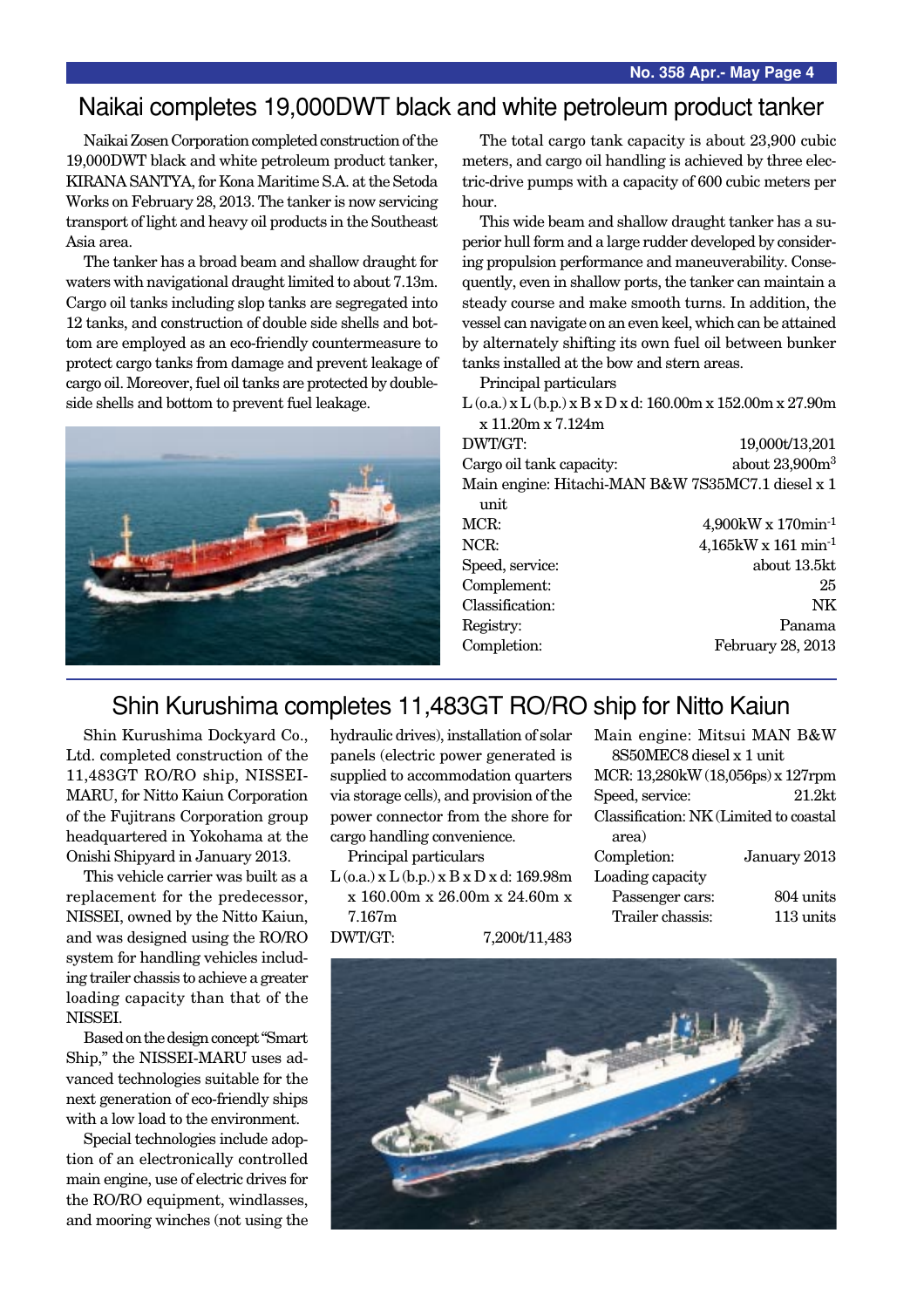## JSEA participates in NOR-SHIPPING 2013



The 24th NOR-SHIPPING 2013 (The 24th International Shipping Exhibition) will take place at the Lillestrom Exhibition Centre in Lillestrom for four days from June 4 through 7. This event is organized by the Norway Trade Fairs (NORGES VAREMESSE) and is sponsored by the Norwegian Shipowners' Association and organizations related to the maritime industry. The Japan Ship Exporters' Association consisting of 10

Japanese shipbuilders will participate in the exhibition with the financial support of The Nippon Foundation and in cooperation with The Shipbuilders' Association of Japan. JSEA will use a 280m2 exhibition area where Japanese shipbuilding technology will be presented.

Particular ship hull forms and newly developed ship designs will be introduced with the liquid crystal display (LCD) system and other displays.

### Shipbuilding and Marine Engineering in Japan 2013 published

Shipbuilding and Marine Engineering in Japan 2013 has been pub-



lished by the Japan Ship Exporters' Association (JSEA). The publication (210mm wide x 285mm tall, four color and 64 pages) outlines the latest shipbuilding achievements, both ships and advanced technologies. The details of

> ships and shipbuilding technology are compiled in a CD-ROM for convenient access.

Major contents include current status of Japan shipbuilding industry, recent trends in ship technology, new completions, new shipbuilding technology, navigation systems, energy-saving equipment and systems, main engines, software for shipbuilding rationalization, and building and repairing facilities, which have been introduced in the last two years.

JSEA will also hold a reception at the Radisson Blu Scandinavia Hotel in Oslo on June 5 hosted by the Japanese ambassador to Norway and the President of JSEA (by invitation only). **Exhibitors:**

Imabari Shipbuilding Co., Ltd. Japan Marine United Corporation Kawasaki Heavy Industries, Ltd. Mitsubishi Heavy Industries, Ltd. Mitsui Engineering & Shipbuilding Co., Ltd.

Namura Shipbuilding Co., Ltd. Oshima Shipbuilding Co., Ltd. Sanoyas Shipbuilding Corporation Shin Kurushima Dockyard Co., Ltd. Sumitomo Heavy Industries Marine

& Engineering Co., Ltd.

## JSEA moves to new office

The Japan Ship Exporters' Association (JSEA) moved to a new office building on April 8, 2013.

#### **New address:**

Japan Ship Exporters' Association 3F, The Japan Gas Association Building, 15-12, Toranomon 1-chome, Minato-ku, Tokyo 105-0001, Japan

#### **Phone No.:**

03-6206-1661 (Domestic) +81-3-6206-1661 (International)

#### **Fax No.:**

03-3597-7800 (Domestic) +81-3-3597-7800 (International)

#### **E-mail address:**

postmaster@jsea.or.jp (No change) **Website address:**

http://www.jsea.or.jp (No change)